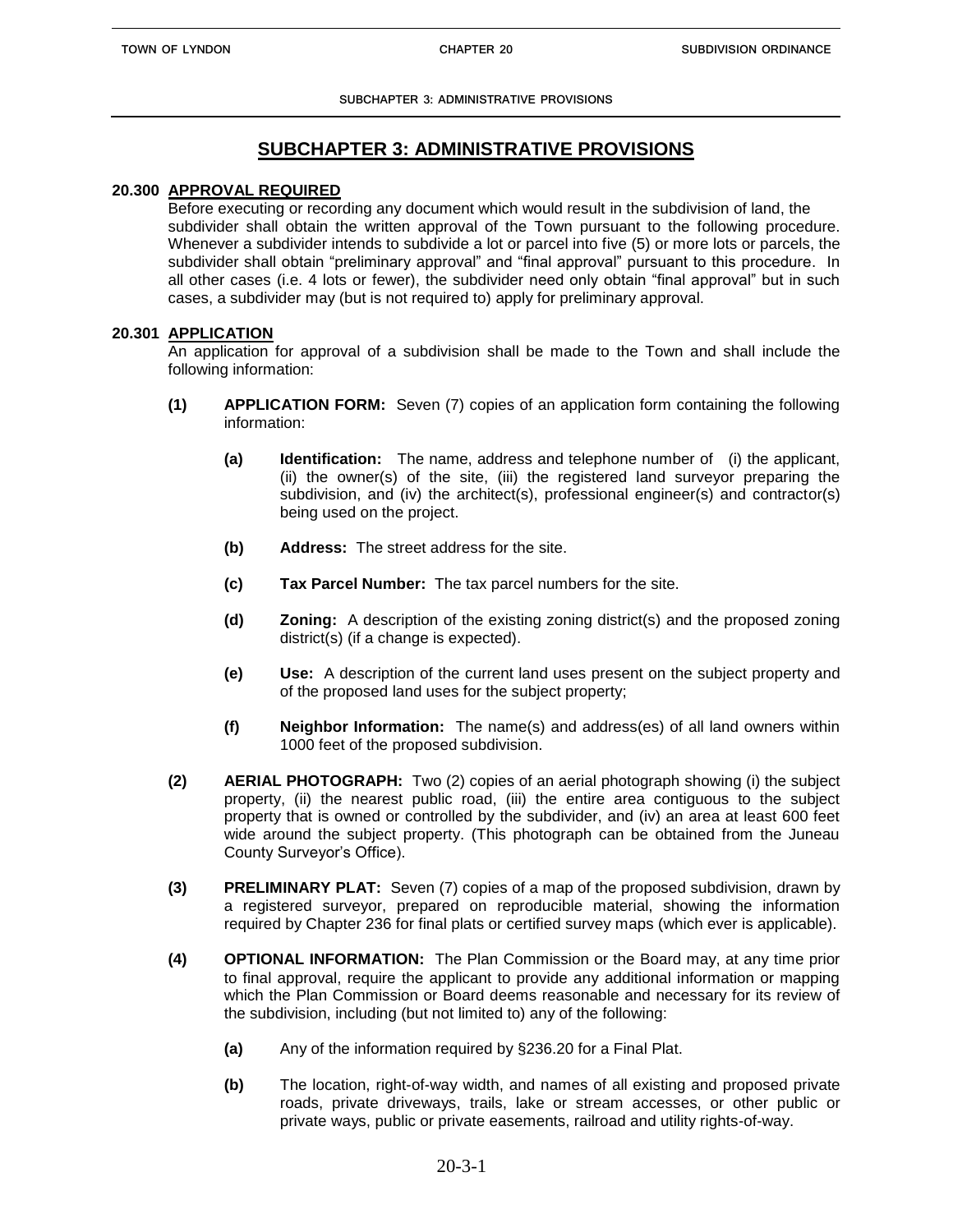#### **SUBCHAPTER 3: ADMINISTRATIVE PROVISIONS**

- **(c)** The location and names of any adjacent roads, subdivisions, parks, schools and cemeteries, or other significant features.
- **(d)** The location, size, and invert elevation of any existing sanitary or storm sewers, culverts and drain pipes, or the location and size of any existing water and gas mains.
- **(e)** The locations of all existing streams and watercourses, marshes, rock outcrops, wooded areas, and other similar significant features within the tract being subdivided or immediately adjacent thereto.
- **(f)** The boundaries of all proposed development phases.
- **(g)** The contour of the land at vertical intervals established by the Town.
- **(h)** The water elevations of adjoining lakes and streams at the date of the survey, and the approximate high and low water elevations of those lakes and streams, all referred to some permanent established datum plane.
- **(i)** Road elevations.
- **(j)** The existence and location of wetlands.
- **(k)** Information regarding the experience, knowledge, and financial ability of the subdivider to fulfill the requirements of this Chapter, and to complete the subdivision as represented.
- **(l)** Borings or soundings in designated areas to ascertain subsurface soil, rock, and water conditions, including the depth to bedrock and depth to ground water.
- **(m)** For all proposed private roads, an explanation of who will own the roads and be responsible for their maintenance and repair. For all proposed public roads, an explanation of when the roads will be designed and constructed, and by whom.
- **(n)** Any other information requested by the Plan Commission or Board.

# **20.302 FEE**

The Board may, by resolution, adopt fees for the review of plats, re-plats, certified survey maps and subdivisions. Fees may be established based on the number of lots created and the approvals required. Fees shall be paid in full at the time of submission of an application. A fee submitted with an application may be increased based upon the actual number of additional lots created by the final approved subdivision, but no refund of a previous fee will be received for a reduction of lots. Furthermore, if the Board determines that one or consultants are needed to help the Town evaluate the Application, the Board shall advise the subdivider of this need, along with an estimate of the costs thereof, and the subdivider shall be confirm in writing whether the subdivider wishes to proceed with its Application and thereby become responsible for 50% of the costs thereof incurred by the Town. The Town may require the subdivider to pay a deposit to cover such costs before the Town proceeds with this process.

# **20.303 REVIEW BY CLERK**

The Town Clerk, or designee, shall determine whether the application fulfills the requirements of §20.301 above. If the Clerk determines that the application does not fulfill the requirements of §20.301 above, the Clerk shall return the application to the Applicant with a brief statement identifying how the application is inadequate. If the Clerk determines that the application does fulfill the requirements of §20.301, the Clerk shall so notify Applicant and forward the application either to the Plan Commission for preliminary approval, or to the Board for final approval, as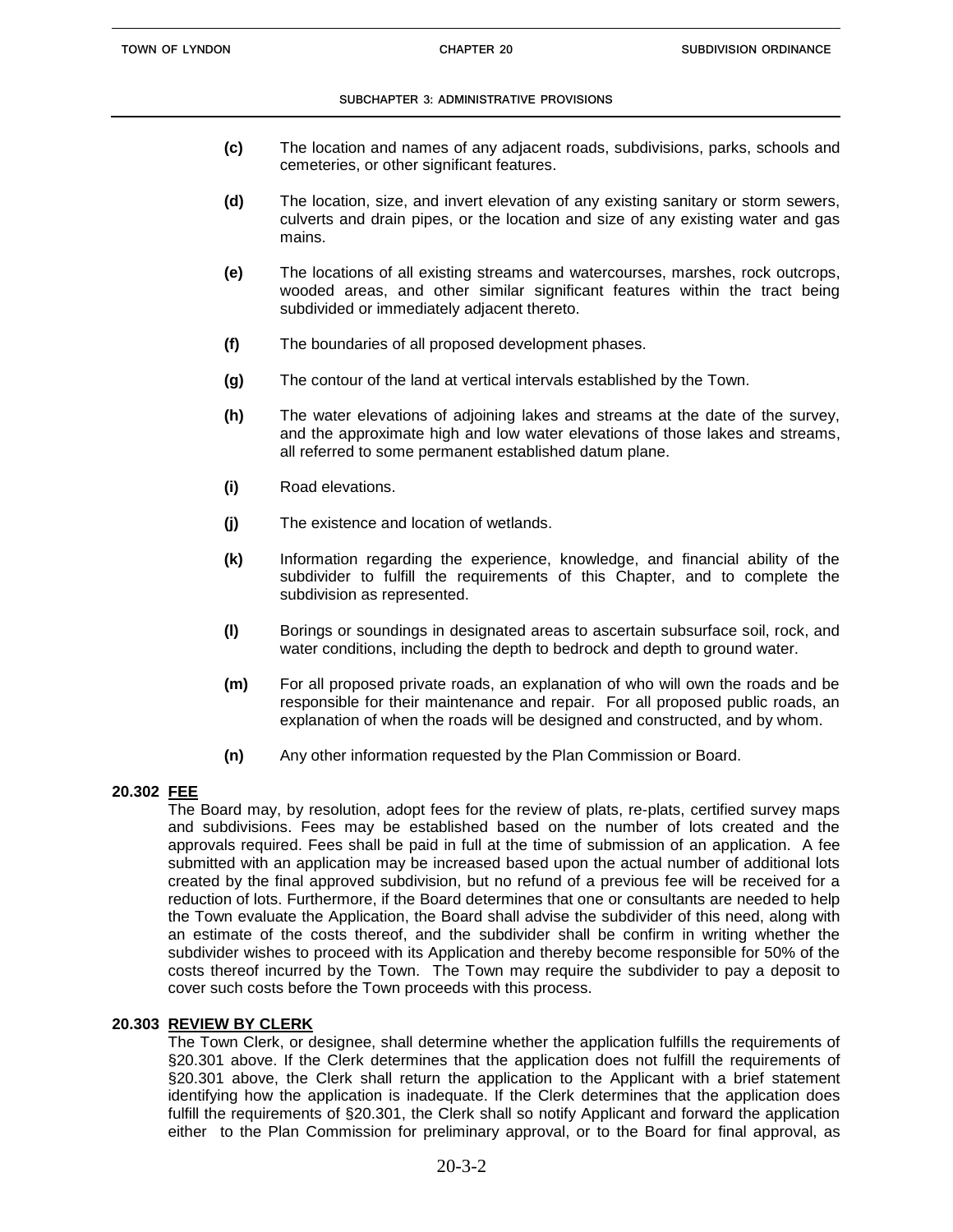required below.

#### **20.304 PRELIMINARY PLAT APPROVAL**

**(1) WHEN REQUIRED:** Whenever a subdivider intends to subdivide a lot or parcel into five (5) or more lots or parcels, the subdivider shall obtain "preliminary approval" pursuant to this procedure.

#### **(2) REVIEW AND RECOMMENDATION BY PLAN COMMISSION:**

- **(a) Initial Review:** The Plan Commission shall meet and conduct an initial review of the Subdivision for the purposes of (i) obtaining background information on the subdivision, (ii) determining whether additional information and/or expert consultants will be requested, and/or (iii) setting a date for a public hearing.
- **(b) Public Hearing and Notice:** A public hearing on the application shall be conducted by the Plan Commission, no sooner than 30 days after filing of the application. Notice of the public hearing shall be posted and published by the Clerk as a Class 2 notice, and notice shall be mailed by the Clerk, at least 10 days before the public hearing, to the owners of all property located within 1000 feet of the proposed subdivision. If the proposed subdivision is adjacent to a federal or state highway, notice shall be sent to the DOT. If the proposed subdivision is adjacent to a county highway, notice shall be sent to Juneau County. If, during the course of the public hearing, it is determined by the Plan Commission that additional information and/or expert advice is needed, the Plan Commission may continue the Hearing to another date after such information and/or advice has been obtained. Additional notice of any such continuance is not required, but may be posted, published, or mailed in the discretion of the Plan Commission.
- **(c) Decision:** Within 60 days after the public hearing (or within an extension of said period requested in writing by the Applicant), the Plan Commission shall issue a decision either (i) in the form of a written resolution, and/or (ii) in the formal minutes of its meeting. Its decision shall include formal findings of fact concerning the standards of review in §20.308 below. In making its decision, the Plan Commission may take any of the following actions:
	- **1. Approval:** The Plan Commission may approve the application as proposed.
	- **2. Approval with Modifications or Conditions:** The Plan Commission may approve the application with such modifications, conditions, and/or covenants as it deems necessary and appropriate after consideration of the purposes of this Ordinance, the standards of review set forth herein, the regulations set forth herein, and the recommendations of citizens, consultants, its own members, and any other source. If additional modifications, conditions and/or covenants are required, the Plan Commission may withhold approval of the subdivision until revisions depicting such additional modifications, conditions and/or covenants are submitted to the satisfaction of the Plan Commission, or its designee.
	- **3. Denial:** The Plan Commission may deny the application.

The Plan Commission's approval, with or without modifications or conditions, shall be considered the approval of a unique request, and shall not be construed as precedent for any other application.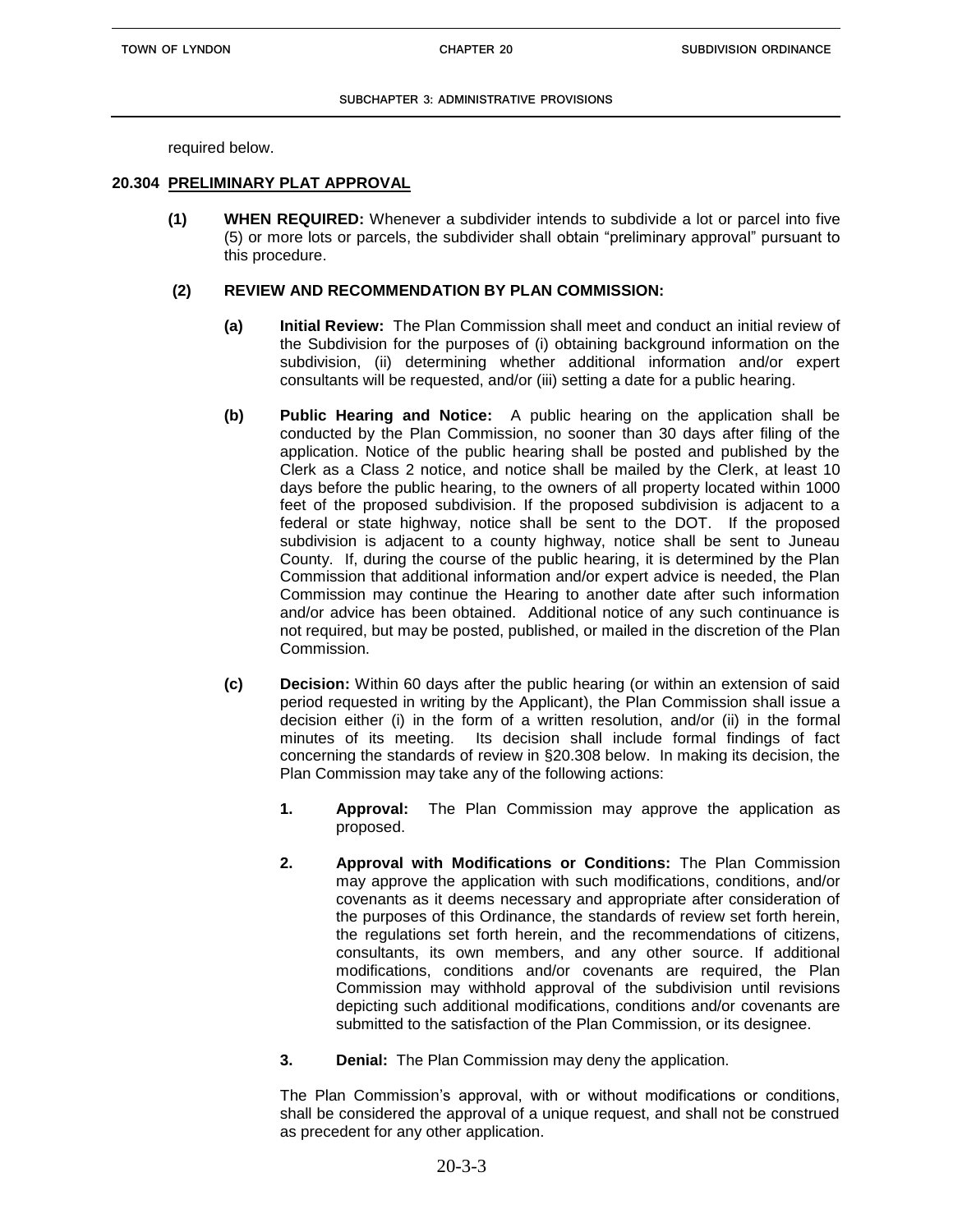**TOWN OF LYNDON CHAPTER 20**

## **20.305 FINAL PLAT APPROVAL**

- **(1) WHEN REQUIRED:** All subdivisions require "final approval" pursuant to the following procedure.
- **(2) REVIEW BY TOWN BOARD:** The application shall be referred to the Town Board for consideration and action, unless the Applicant elects not to have the application referred due to the recommendation of the Plan Commission (e.g. an Applicant may elect not to have a decision of "denial" by the Plan Commission referred to the Board, but instead, may wish to revise and resubmit the application in the hope of removing the objections of the Plan Commission and obtaining an "approval"). The Board shall consider the Plan Commission=s recommendation (if applicable), and may request further information, study, or reports from the Plan Commission, the Applicant, and/or consultants.
- **(3) PUBLIC HEARING AND NOTICE:** If a public hearing has not been conducted pursuant to §20.304(2) above, a public hearing on the application shall be conducted by the Board, no sooner than 30 days after filing of the application. Notice of the public hearing shall be posted and published by the Clerk as a Class 2 notice, and notice shall be mailed by the Clerk, at least 10 days before the public hearing, to the owners of all property located within 1,000 feet of the proposed subdivision. If the proposed subdivision is adjacent to a federal or state highway, notice shall be sent to the DOT. If the proposed subdivision is adjacent to a county highway, notice shall be sent to Juneau County. If, during the course of the public hearing, it is determined by the Board that additional information and/or expert advice is needed, the Board may continue the Hearing to another date after such information and/or advice has been obtained. Additional notice of any such continuance is not required, but may be posted, published, or mailed in the discretion of the Board. The Board may conduct additional public hearings if it deems appropriate.
- **(4) DECISION BY TOWN BOARD:** Within 60 days of referral of the application to the Board from the Clerk or from the Plan Commission, the Board shall either refer the matter to the Plan Commission for further study, or the Board shall issue a decision either (i) in the form of a written resolution, and/or (ii) in the formal minutes of its meeting. Its decision shall include formal findings of fact concerning the standards of review in §20.308 below. In making its decision, the Board may take any of the following actions:
	- **(a) Approval:** The Board may approve the application.
	- **(b) Approval with Modifications or Conditions:** The Board may approve the application with such modifications, conditions, and/or covenants as the Board deems necessary and appropriate after consideration of the purposes of this Ordinance, the standards of review set forth herein, the regulations set forth herein, and the recommendations of citizens, consultants, its own members, and any other source. If additional modifications, conditions, and/or covenants are required, the Board may withhold approval of the subdivision until revisions depicting such additional modifications, conditions, and/or covenants are submitted to the satisfaction of the Board, or its designee.
	- **(c) Denial:** The Board may deny the application.

The Board's approval of a subdivision shall be considered the approval of a unique request, and shall not be construed as precedent for any other proposed subdivision.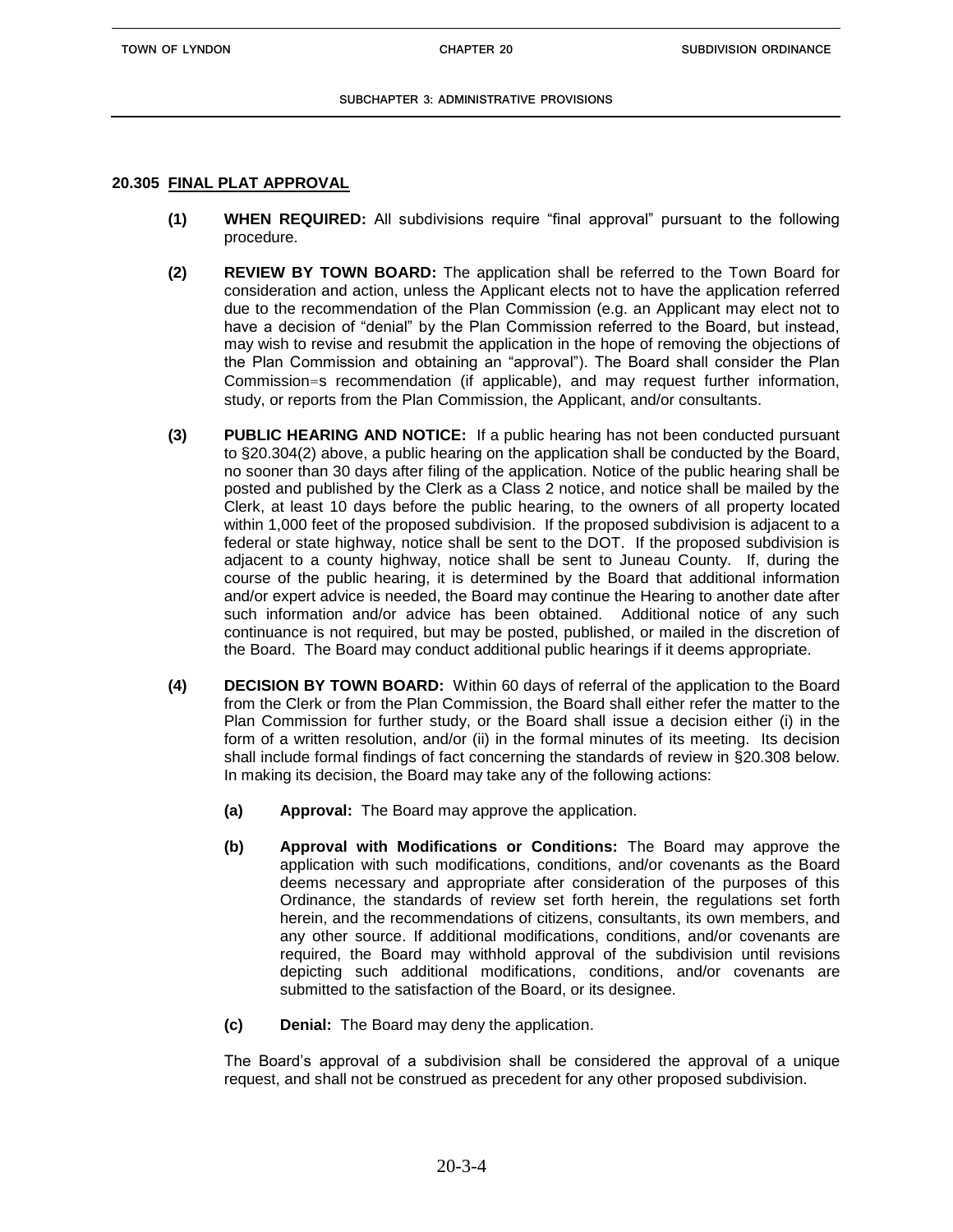# **20.308 STANDARDS OF REVIEW**

The following issues shall be considered and addressed by the Town in deciding whether to approve a subdivision:

- **(1)** Whether the proposed subdivision complies with the Town's Zoning Ordinance.
- **(2)** Whether the proposed subdivision will cause a substantial or undue adverse impact on nearby property, the character of the neighborhood, environmental factors, traffic factors, parking, public improvements, public property or rights-of-way, or other matters affecting the public health, safety, or general welfare, either as they now exist or as they may exist in the future.
- **(3)** Whether the proposed subdivision complies with the design standards set forth herein.
- **(4)** Whether the proposed owner and operator have demonstrated the experience, knowledge, financial ability, and willingness to comply with the regulations set forth herein.
- **(5)** Whether the potential public benefits of the proposed subdivision outweigh the potential adverse impacts of the proposed subdivision, after taking into consideration the Applicant=s proposal, including the Applicant=s suggestions to ameliorate any adverse impacts.
- **(6)** Whether the size and scope of the proposed subdivision is appropriate for the site.

## **20.309 EFFECT OF DENIAL**

An application which has been denied (in whole or in part) shall not be resubmitted for a period of 12 months from the date of said denial, unless the Clerk first determines that either (i) substantial and material new evidence has arisen, or (ii) a substantial and material change in the proposed subdivision has occurred, regarding an issue which was relevant and significant to the prior decision to deny the application.

## **20.310 EFFECT OF APPROVAL**

An application which has been approved (in whole or in part, with or without modifications, conditions, and/or covenants ) shall be recorded with the Register of Deeds for Juneau County, as soon as all the pre-conditions to such recording are fulfilled, and before any lot, parcel, or portion thereof is transferred or conveyed. A copy of the recorded documents shall thereafter be filed with the Clerk. The approval of a plat, re-plat or certified survey map for recording purposes shall not constitute "acceptance" by the Town of any highway or other property dedicated thereon to the public.

# **20.311 ACCEPTANCE BY TOWN**

The highways and other properties dedicated to the public on any plat, re-plat, certified survey map, or subdivision shall not become "public" highways or "public" properties, for which the Town is responsible, until the Town Board officially "accepts" such highways or properties by formal action of the Board.